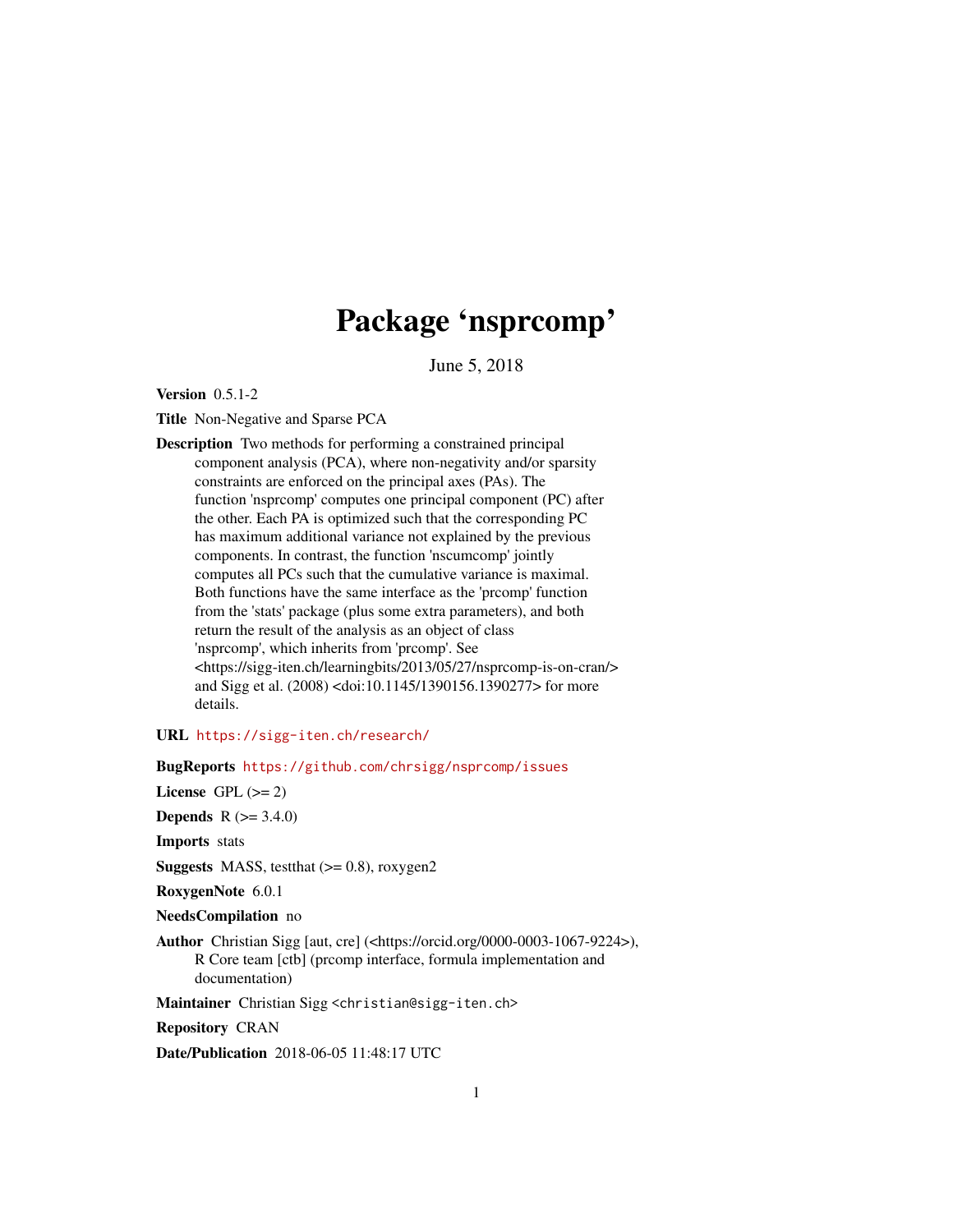### <span id="page-1-0"></span>R topics documented:

| Index |  |  |  |  |  |  |  |  |  |  |  |  |  |  |  |  |  |  |  |  |
|-------|--|--|--|--|--|--|--|--|--|--|--|--|--|--|--|--|--|--|--|--|
|       |  |  |  |  |  |  |  |  |  |  |  |  |  |  |  |  |  |  |  |  |
|       |  |  |  |  |  |  |  |  |  |  |  |  |  |  |  |  |  |  |  |  |
|       |  |  |  |  |  |  |  |  |  |  |  |  |  |  |  |  |  |  |  |  |
|       |  |  |  |  |  |  |  |  |  |  |  |  |  |  |  |  |  |  |  |  |
|       |  |  |  |  |  |  |  |  |  |  |  |  |  |  |  |  |  |  |  |  |

<span id="page-1-1"></span>

asdev *Additional Explained Standard Deviation*

#### Description

asdev computes the *additional* standard deviation explained by each principal component, taking into account the possible non-orthogonality of the pseudo-rotation matrix W.

#### Usage

 $asdev(x, w, center = TRUE, scale. = FALSE)$ 

#### Arguments

| $\mathsf{x}$ | a numeric data matrix with the observations as rows                                                                                                                                                                                                                                                         |
|--------------|-------------------------------------------------------------------------------------------------------------------------------------------------------------------------------------------------------------------------------------------------------------------------------------------------------------|
| W            | a numeric data matrix with the principal axes as columns                                                                                                                                                                                                                                                    |
| center       | a logical value indicating whether the empirical mean of x should be subtracted.<br>Alternatively, a vector of length equal to the number of columns of x can be<br>supplied. The value is passed to scale.                                                                                                 |
| scale.       | a logical value indicating whether the columns of x should be scaled to have unit<br>variance before the analysis takes place. The default is FALSE for consistency<br>with prcomp. Alternatively, a vector of length equal to the number of columns<br>of x can be supplied. The value is passed to scale. |

#### Details

The additional standard deviation of a component is measured after projecting the corresponding principal axis to the ortho-complement space spanned by the previous principal axes. This procedure ensures that the variance explained by non-orthogonal principal axes is not counted multiple times. If the principal axes are pairwise orthogonal (e.g. computed using standard PCA), the additional standard deviations are identical to the standard deviations of the columns of the scores matrix XW.

asdev is also useful to build a partial PCA model from  $W$ , to be completed with additional components computed using [nsprcomp](#page-5-1).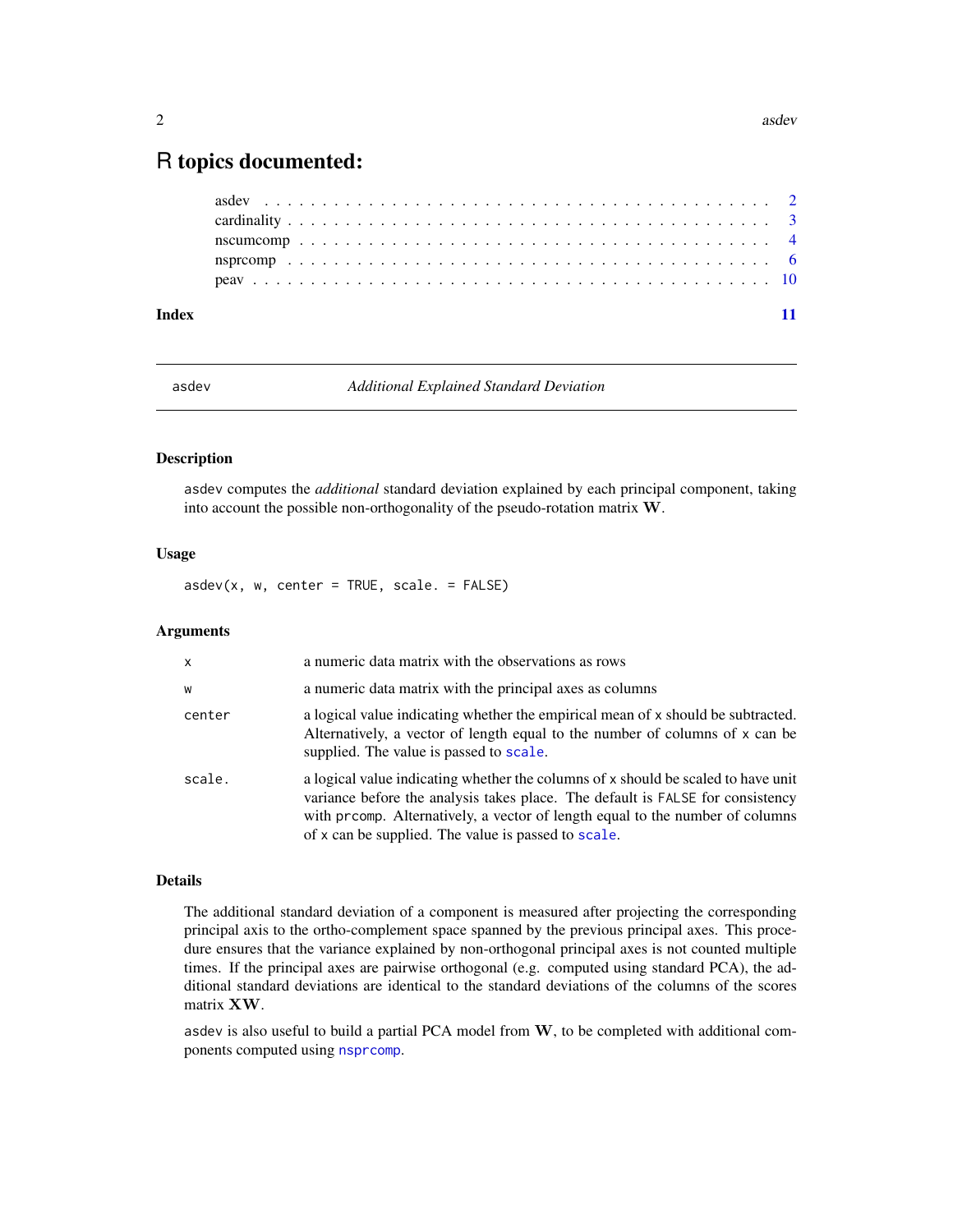#### <span id="page-2-0"></span>cardinality 3

#### Value

asdev returns a list with class (nsprcomp, prcomp) containing the following elements:

| sdev     | the additional standard deviation explained by each component                                                      |
|----------|--------------------------------------------------------------------------------------------------------------------|
| rotation | copied from the input argument w                                                                                   |
| X        | the scores matrix XW, containing the principal components as columns (after<br>centering and scaling if requested) |
|          | center, scale, the centering and scaling used                                                                      |
| хp       | the deflated data matrix corresponding to x                                                                        |
| q        | an orthonormal basis for the principal subspace                                                                    |

#### Note

The PCA terminology is not consistent across the literature. Given a zero mean data matrix X (with observations as rows) and a basis  $W$  of the principal subspace, we define the scores matrix as  $Z = XW$  which contains the principal components as its columns. The columns of the pseudorotation matrix W are called the principal axes, and the elements of W are called the loadings.

#### References

Mackey, L. (2009) Deflation Methods for Sparse PCA. In *Advances in Neural Information Processing Systems* (pp. 1017–1024).

cardinality *Cardinality of Column Vectors*

#### Description

Computes the cardinality (the sum of non-zero elements) of each column of the matrix W.

#### Usage

```
cardinality(w)
```
#### Arguments

w a numeric matrix, e.g. the rotation matrix of a sparse PCA analysis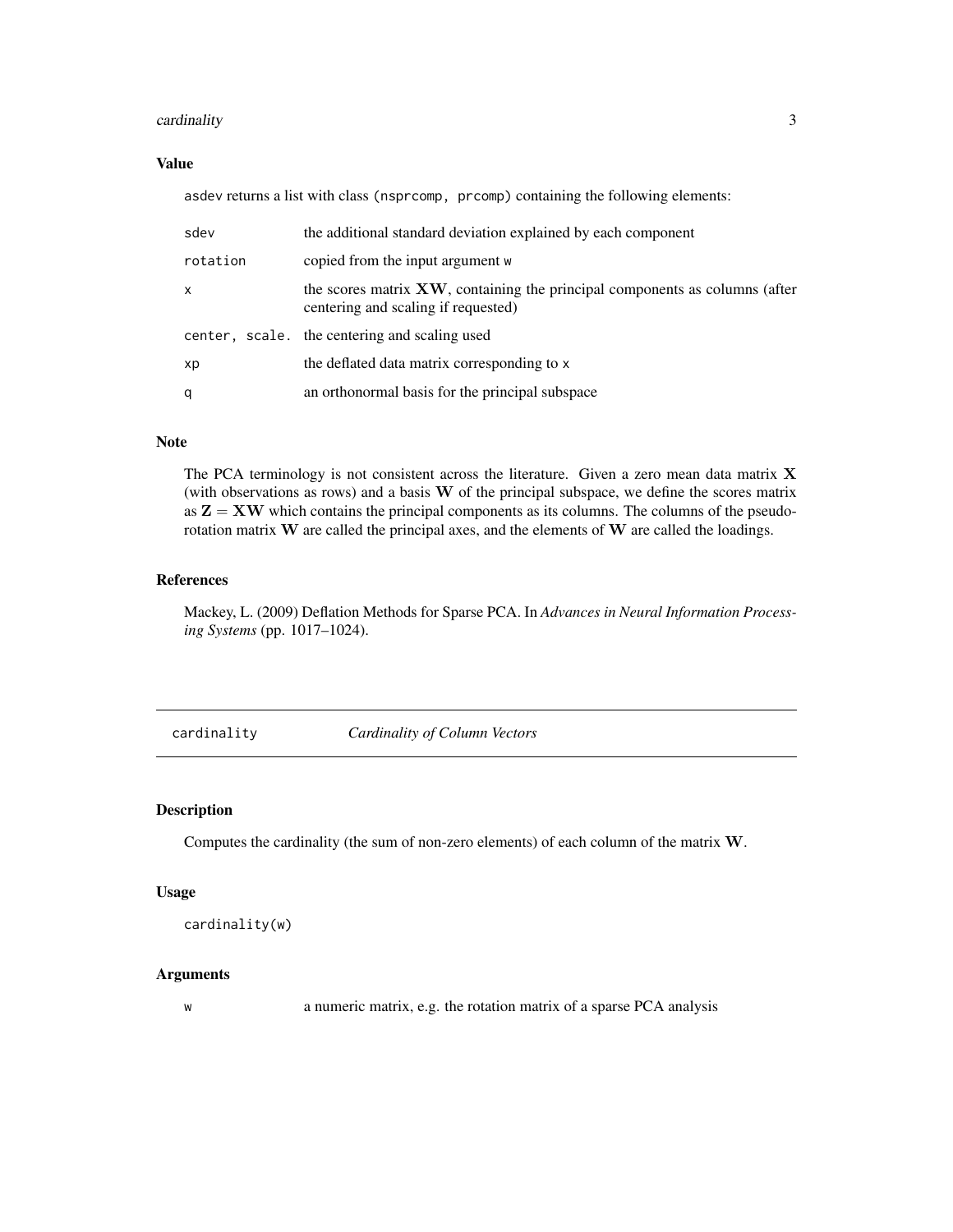<span id="page-3-0"></span>

#### Description

Performs a PCA-like analysis on the given data matrix, where non-negativity and/or sparsity constraints are enforced on the principal axes (PAs). In contrast to regular PCA, which greedily maximises the variance of each principal component (PC), nscumcomp *jointly* optimizes the components such that the cumulative variance of all PCs is maximal.

#### Usage

```
nscumcomp(x, \ldots)## Default S3 method:
nscumcomp(x, ncomp = min(dim(x)), omega = rep(1, nrow(x)),k = d * ncomp, mneg = FALSE, gamma = 0, center = TRUE,scale. = FALSE, nrestart = 5, em_tol = 0.001, em_maxiter = 20,
  verbosity = 0, \ldots)
```

```
## S3 method for class 'formula'
nscumcomp(formula, data = NULL, subset, na.action, ...)
```
#### Arguments

| X        | a numeric matrix or data frame which provides the data for the analysis.                                                                                                                                                     |
|----------|------------------------------------------------------------------------------------------------------------------------------------------------------------------------------------------------------------------------------|
| $\cdots$ | arguments passed to or from other methods.                                                                                                                                                                                   |
| ncomp    | the number of principal components (PCs) to be computed. The default is to<br>compute a full basis for x.                                                                                                                    |
| omega    | a vector with as many entries as there are data samples, to perform weighted<br>PCA (analogous to weighted least-squares regression). The default is an equal<br>weighting of all samples.                                   |
| k        | an upper bound on the total number of non-zero loadings of the pseudo-rotation<br>matrix W. k is increased if necessary to ensure at least one non-zero coefficient<br>per principal axis.                                   |
| nneg     | a logical value indicating whether the loadings should be non-negative, i.e. the<br>PAs should be constrained to the non-negative orthant.                                                                                   |
| gamma    | a non-negative penalty on the divergence from orthonormality of the pseudo-<br>rotation matrix. The default is not to penalize, but a positive value is sometimes<br>necessary to avoid PAs collapsing onto each other.      |
| center   | a logical value indicating whether the empirical mean of (the columns of) x<br>should be subtracted. Alternatively, a vector of length equal to the number of<br>columns of x can be supplied. The value is passed to scale. |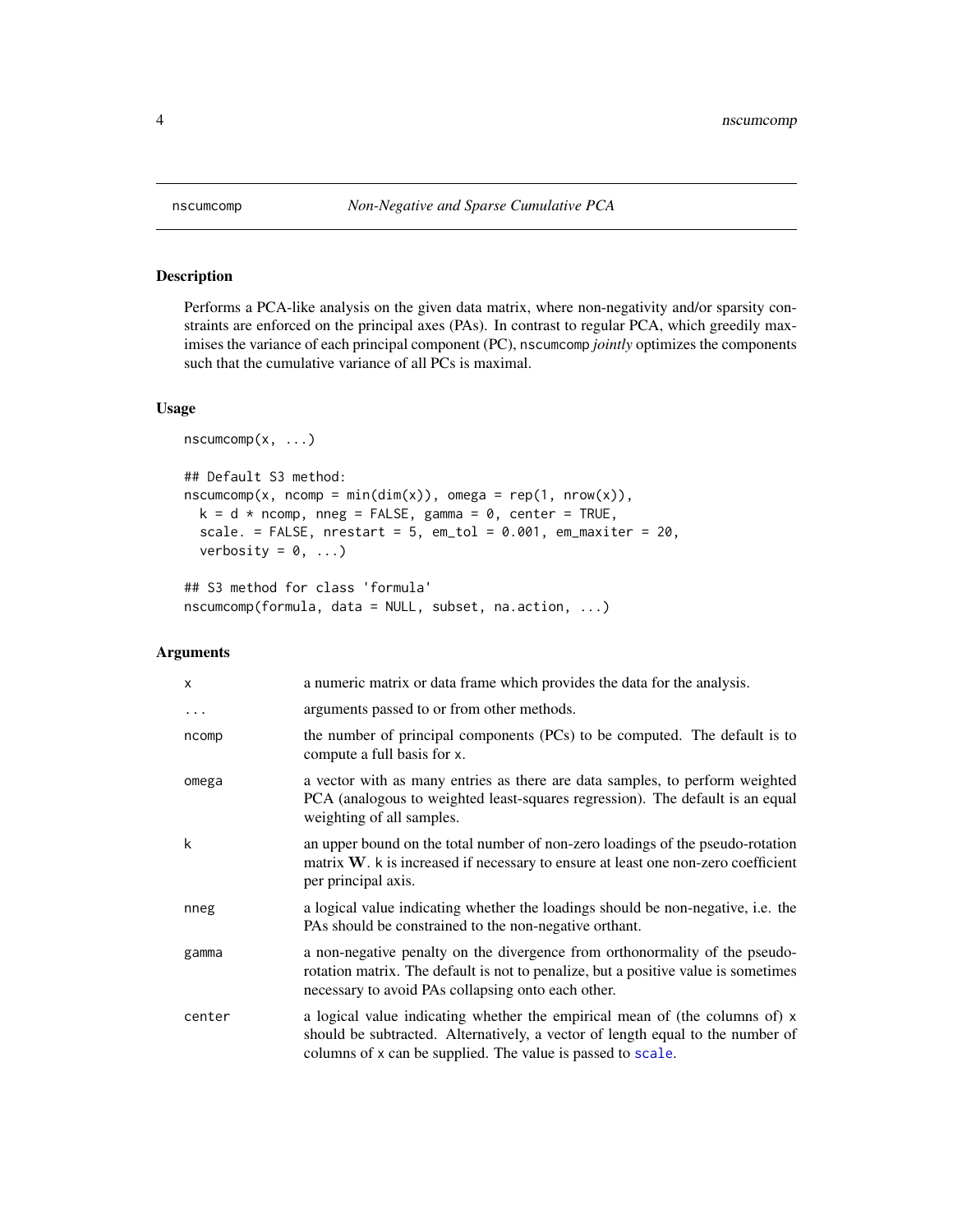<span id="page-4-0"></span>

| scale.     | a logical value indicating whether the columns of x should be scaled to have unit<br>variance before the analysis takes place. The default is FALSE for consistency<br>with prcomp. Alternatively, a vector of length equal to the number of columns<br>of x can be supplied. The value is passed to scale. |
|------------|-------------------------------------------------------------------------------------------------------------------------------------------------------------------------------------------------------------------------------------------------------------------------------------------------------------|
| nrestart   | the number of random restarts for computing the pseudo-rotation matrix via<br>expectation-maximization (EM) iterations. The solution achieving the minimum<br>of the objective function over all random restarts is kept. A value greater than<br>one can help to avoid poor local minima.                  |
| em_tol     | If the relative change of the objective is less than em_tol between iterations, the<br>EM procedure is asssumed to have converged to a local optimum.                                                                                                                                                       |
| em_maxiter | the maximum number of EM iterations to be performed. The EM procedure is<br>terminated if either the em_tol or the em_maxiter criterion is satisfied.                                                                                                                                                       |
| verbosity  | an integer specifying the verbosity level. Greater values result in more output,<br>the default is to be quiet.                                                                                                                                                                                             |
| formula    | a formula with no response variable, referring only to numeric variables.                                                                                                                                                                                                                                   |
| data       | an optional data frame (or similar: see model. frame) containing the variables in<br>the formula formula. By default the variables are taken from environment (formula).                                                                                                                                    |
| subset     | an optional vector used to select rows (observations) of the data matrix x.                                                                                                                                                                                                                                 |
| na.action  | a function which indicates what should happen when the data contain NAs. The<br>default is set by the na. action setting of options, and is na. fail if that is<br>unset.                                                                                                                                   |

#### Details

nscumcomp computes all PCs jointly using expectation-maximization (EM) iterations. The M-step is equivalent to minimizing the objective function

$$
\left\| \mathbf{X} - \mathbf{Z} \mathbf{W}^\top \right\|_F^2 + \gamma \left\| \mathbf{W}^\top \mathbf{W} - \mathbf{I} \right\|_F^2
$$

w.r.t. the pseudo-rotation matrix W, where  $\mathbf{Z} = \mathbf{X} \mathbf{W} (\mathbf{W}^\top \mathbf{W})^{-1}$  is the scores matrix modified to account for the non-orthogonality of  $W$ , I is the identity matrix and gamma is the Lagrange parameter associated with the ortho-normality penalty on W. Non-negativity of the loadings is achieved by enforcing a zero lower bound in the L-BFGS-B algorithm used for the minimization of the objective, and sparsity is achieved by a subsequent soft thresholding of W.

#### Value

nscumcomp returns a list with class (nsprcomp, prcomp) containing the following elements:

| sdev          | the additional standard deviation explained by each component, see as dev.                                               |
|---------------|--------------------------------------------------------------------------------------------------------------------------|
| rotation      | the matrix of non-negative and/or sparse loadings, containing the principal axes<br>as columns.                          |
| x             | the scores matrix <b>XW</b> containing the principal components as columns (after<br>centering and scaling if requested) |
| center, scale | the centering and scaling used, or FALSE                                                                                 |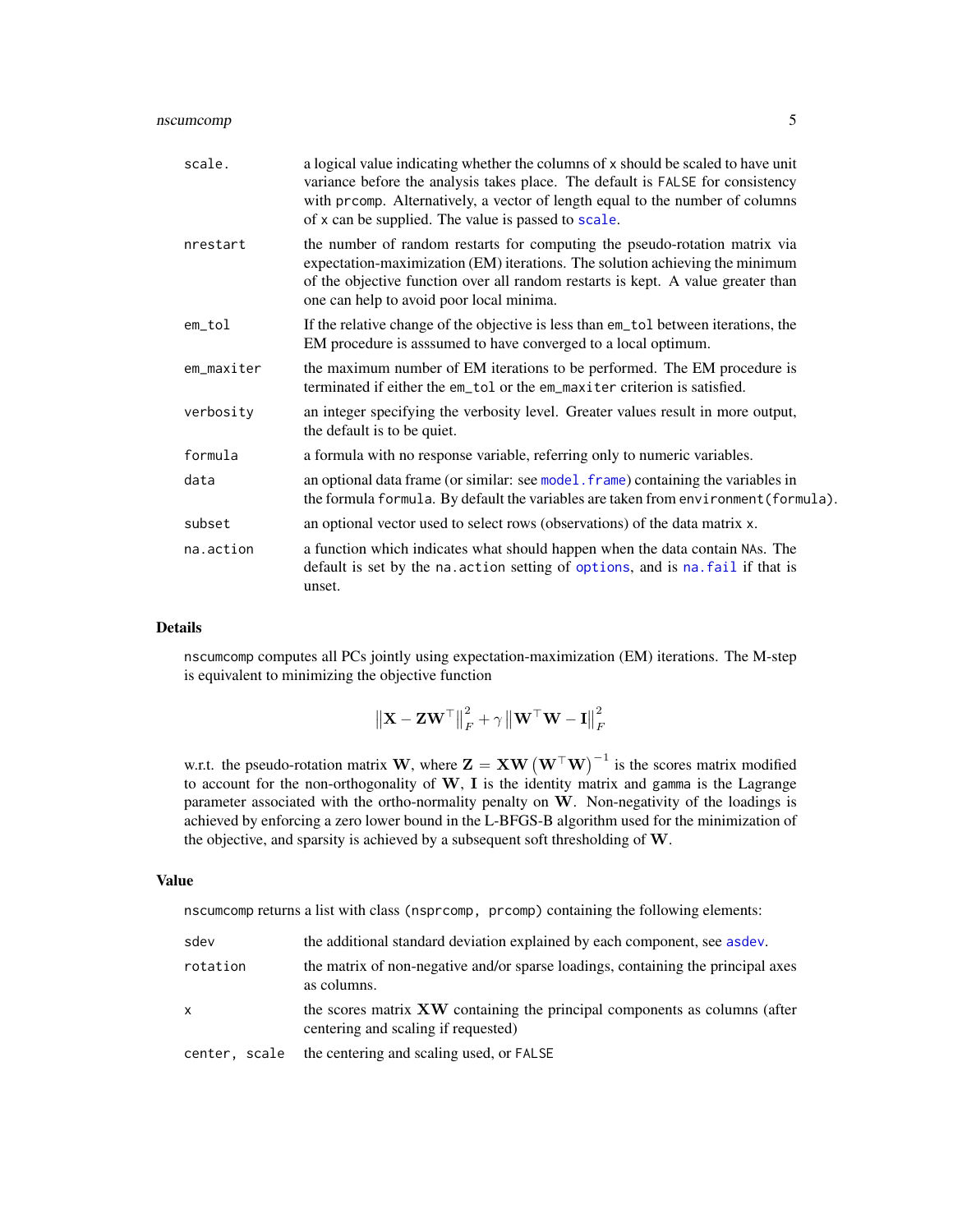<span id="page-5-0"></span>6 nsprcomp and the state of the state of the state of the state of the state of the state of the state of the state of the state of the state of the state of the state of the state of the state of the state of the state of

| хp | the deflated data matrix corresponding to x     |
|----|-------------------------------------------------|
| α  | an orthonormal basis for the principal subspace |

The components are returned in order of decreasing variance for convenience.

#### Note

The PCA terminology is not consistent across the literature. Given a zero mean data matrix  $X$ (with observations as rows) and a basis  $W$  of the principal subspace, we define the scores matrix as  $Z = XW$  which contains the principal components as its columns. The columns of the pseudorotation matrix W are called the principal axes, and the elements of W are called the loadings.

#### See Also

[asdev](#page-1-1), [peav](#page-9-1), [nsprcomp](#page-5-1), [scale](#page-0-0)

#### Examples

```
if (requireNamespace("MASS", quietly = TRUE)) withAutoprint({
 set.seed(1)
 # Regular PCA, with tolerance set to return five PCs
 pca <- prcomp(MASS::Boston, tol = 0.35, scale. = TRUE)
 cumsum(pca$sdev[1:5])
 # Sparse cumulative PCA with five components and a total of 20 non-zero loadings.
 # The orthonormality penalty is set to a value which avoids co-linear principal
 # axes. Note that the non-zero loadings are not distributed uniformly over
 # the components.
 scc \leq nscumcomp(MASS::Boston, ncomp = 5, k = 20, gamma = 1e4, scale. = TRUE)
 cumsum(scc$sdev)
 cardinality(scc$rotation)
 # Non-negative sparse cumulative PCA
 nscumcomp(MASS::Boston, ncomp = 5, nneg = TRUE, k = 20, gamma = 1e4, scale. = TRUE)
})
```
<span id="page-5-1"></span>nsprcomp *Non-Negative and Sparse PCA*

#### Description

Performs a constrained principal component analysis, where non-negativity and/or sparsity constraints are enforced on the principal axes. The result is returned as an object of class nsprcomp, which inherits from prcomp.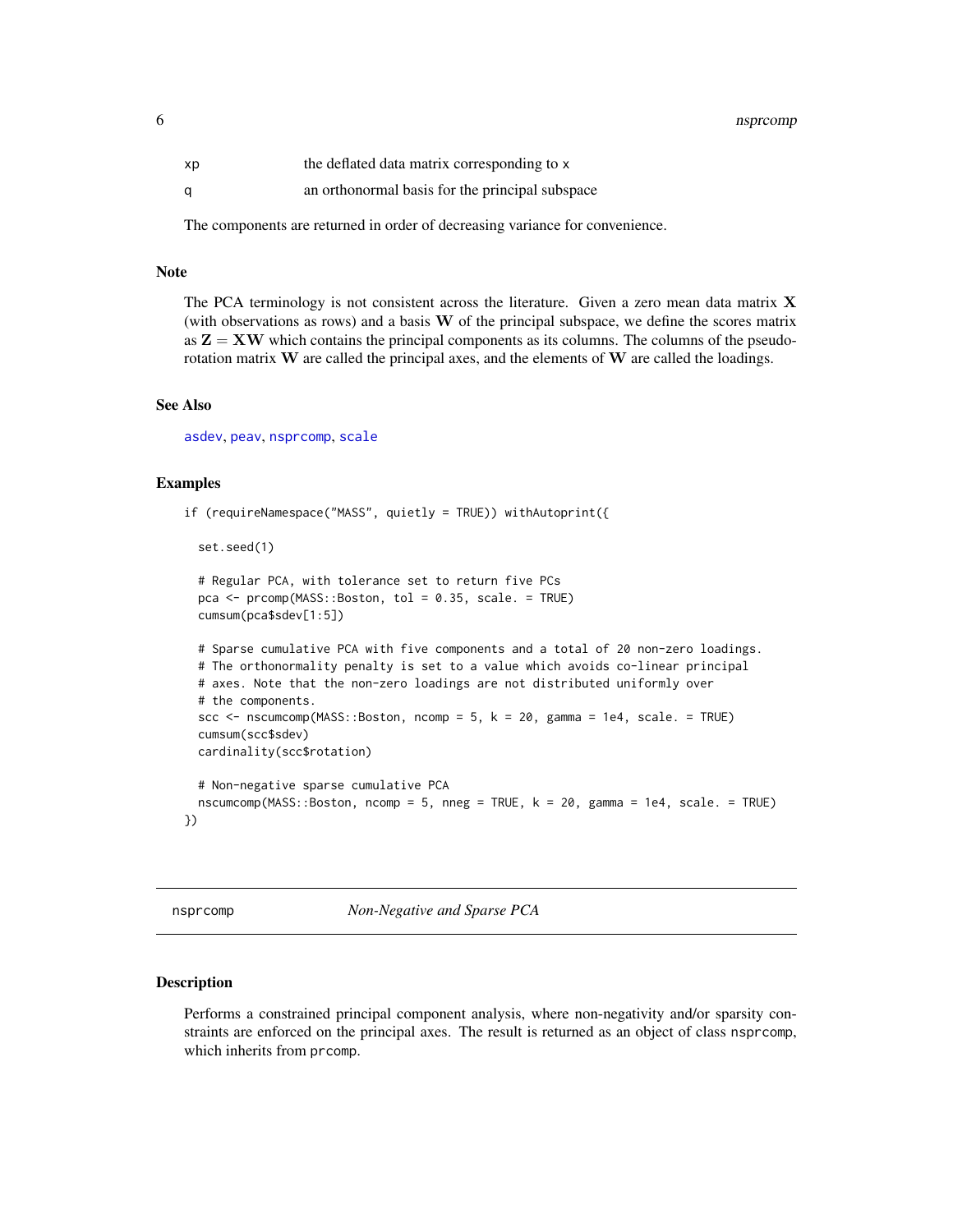#### <span id="page-6-0"></span>nsprcomp 2008 and 2008 and 2008 and 2008 and 2008 and 2008 and 2008 and 2008 and 2008 and 2008 and 2008 and 20

#### Usage

```
nsprcomp(x, ...)
## Default S3 method:
nsprcomp(x, retx = TRUE, ncomp = min(dim(x)),
 omega = rep(1, new(x)), k = ncol(x), nneg = FALSE, center = TRUE,scale. = FALSE, tol = NULL, nrestart = 5, em\_tol = 0.001,em_maxiter = 100, partial_model = NULL, verbosity = 0, ...)
## S3 method for class 'formula'
nsprcomp(formula, data = NULL, subset, na.action, ...)
```
#### Arguments

| X        | a numeric matrix or data frame which provides the data for the principal com-<br>ponent analysis.                                                                                                                                                                                                                                                                                                  |
|----------|----------------------------------------------------------------------------------------------------------------------------------------------------------------------------------------------------------------------------------------------------------------------------------------------------------------------------------------------------------------------------------------------------|
| $\cdots$ | arguments passed to or from other methods.                                                                                                                                                                                                                                                                                                                                                         |
| retx     | a logical value indicating whether the principal components, i.e. x projected into<br>the principal subspace, should be returned.                                                                                                                                                                                                                                                                  |
| ncomp    | the number of principal components (PCs) to be computed. With the default<br>setting, PCs are computed until x is fully deflated. ncomp can be specified im-<br>plicitly if k is given as a vector.                                                                                                                                                                                                |
| omega    | a vector with as many entries as there are data samples, to perform weighted<br>PCA (analogous to weighted least-squares regression). The default is an equal<br>weighting of all samples.                                                                                                                                                                                                         |
| k        | either a scalar or a vector of length ncomp, specifying the upper bounds on the<br>cardinalities of the principal axes (PAs).                                                                                                                                                                                                                                                                      |
| nneg     | a logical value indicating whether the loadings should be non-negative, i.e. the<br>PAs should be constrained to the non-negative orthant.                                                                                                                                                                                                                                                         |
| center   | a logical value indicating whether the empirical mean of (the columns) of x<br>should be subtracted. Alternatively, a vector of length equal to the number of<br>columns of x can be supplied. The value is passed to scale.                                                                                                                                                                       |
| scale.   | a logical value indicating whether the columns of x should be scaled to have unit<br>variance before the analysis takes place. The default is FALSE for consistency<br>with prcomp. Alternatively, a vector of length equal to the number of columns<br>of x can be supplied. The value is passed to scale.                                                                                        |
| tol      | a threshold indicating the magnitude below which components should be omit-<br>ted. Components are omitted if their standard deviations are less than or equal<br>to tol times the standard deviation of the first component. With the default NULL<br>setting, no components are omitted. With $tol = 0$ or $tol = sqrt($ . Machine\$double.eps),<br>essentially constant components are omitted. |
| nrestart | the number of random restarts for computing the principal component via expectation-<br>maximization (EM) iterations. The solution achieving maximum standard devi-<br>ation over all random restarts is kept. A value greater than one can help to avoid<br>poor local maxima.                                                                                                                    |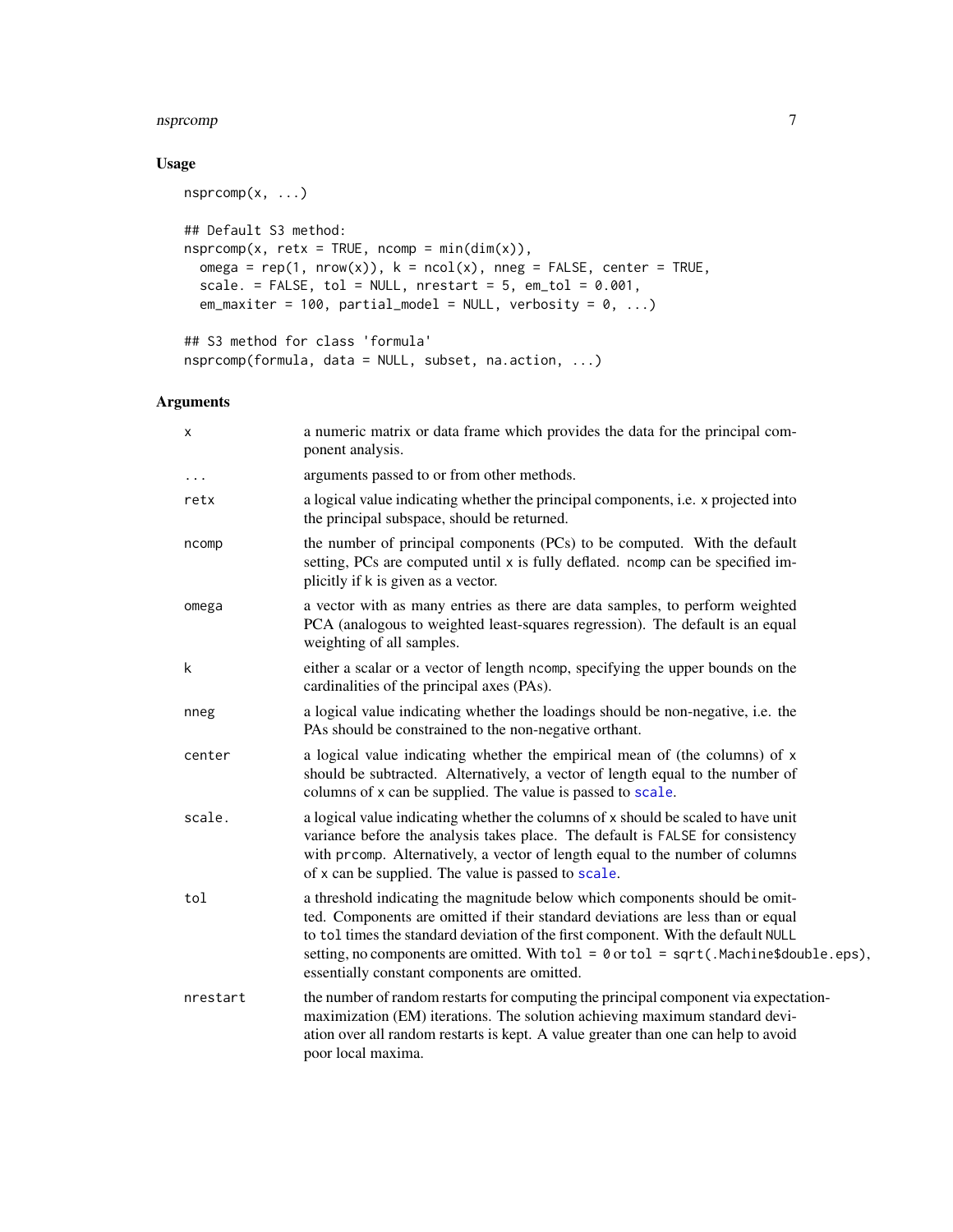<span id="page-7-0"></span>

| $em\_tol$     | If the relative change of the objective is less than em_tol between iterations, the<br>EM procedure is asssumed to have converged to a local optimum.                                                                                                                                                                                    |
|---------------|------------------------------------------------------------------------------------------------------------------------------------------------------------------------------------------------------------------------------------------------------------------------------------------------------------------------------------------|
| em_maxiter    | the maximum number of EM iterations to be performed. The EM procedure is<br>terminated if either the em_tol or the em_maxiter criterion is satisfied.                                                                                                                                                                                    |
| partial_model | NULL or an object of class nsprcomp. The computation can be continued from a<br>partial model by providing a nspr comp object (either from a previous run of this<br>function or from asdev) and setting ncomp to a value greater than the number of<br>components contained in the partial model. See the examples for an illustration. |
| verbosity     | an integer specifying the verbosity level. Greater values result in more output,<br>the default is to be quiet.                                                                                                                                                                                                                          |
| formula       | a formula with no response variable, referring only to numeric variables.                                                                                                                                                                                                                                                                |
| data          | an optional data frame (or similar: see model, frame) containing the variables in<br>the formula. By default the variables are taken from environment (formula).                                                                                                                                                                         |
| subset        | an optional vector used to select rows (observations) of the data matrix x.                                                                                                                                                                                                                                                              |
| na.action     | a function which indicates what should happen when the data contain NAs. The<br>default is set by the na. action setting of options, and is na. fail if that is<br>unset. The 'factory-fresh' default is na. omit.                                                                                                                       |

#### Details

nsprcomp computes a principal component (PC) using expectation-maximization iterations, where non-negativity of the loadings is achieved by projecting the principal axis (PA) into the non-negative orthant, and sparsity of the loadings is achieved by soft thresholding (Sigg and Buhmann, 2008).

Because constrained principal axes no longer correspond to true eigenvectors of the covariance matrix and are usually not pairwise orthogonal, special attention needs to be paid when computing more than a single PC. The algorithm implements the generalized deflation method proposed by Mackey (2009) to maximize the additional variance of each component. Given a basis of the space spanned by the previous PAs, the variance of the PC is maximized after projecting the current PA to the ortho-complement space of the basis. This procedure maximizes the additional variance not explained by previous components, and is identical to standard PCA if no sparsity or non-negativity constraints are enforced on the PAs.

See the references for further details.

#### Value

nsprcomp returns a list with class (nsprcomp, prcomp) containing the following elements:

| sdev          | the additional standard deviation explained by each component, see as dev.                                                                                                                                                        |
|---------------|-----------------------------------------------------------------------------------------------------------------------------------------------------------------------------------------------------------------------------------|
| rotation      | the matrix of non-negative and/or sparse loadings, containing the principal axes<br>as columns.                                                                                                                                   |
| $\mathsf{x}$  | the scores matrix XW containing the principal components as columns (after<br>centering and scaling if requested). For the formula method, napredict is ap-<br>plied to handle the treatment of values omitted by the na. action. |
| center, scale | the centering and scaling used, or FALSE                                                                                                                                                                                          |
| xp            | the deflated data matrix corresponding to x                                                                                                                                                                                       |
| q             | an orthonormal basis for the principal subspace                                                                                                                                                                                   |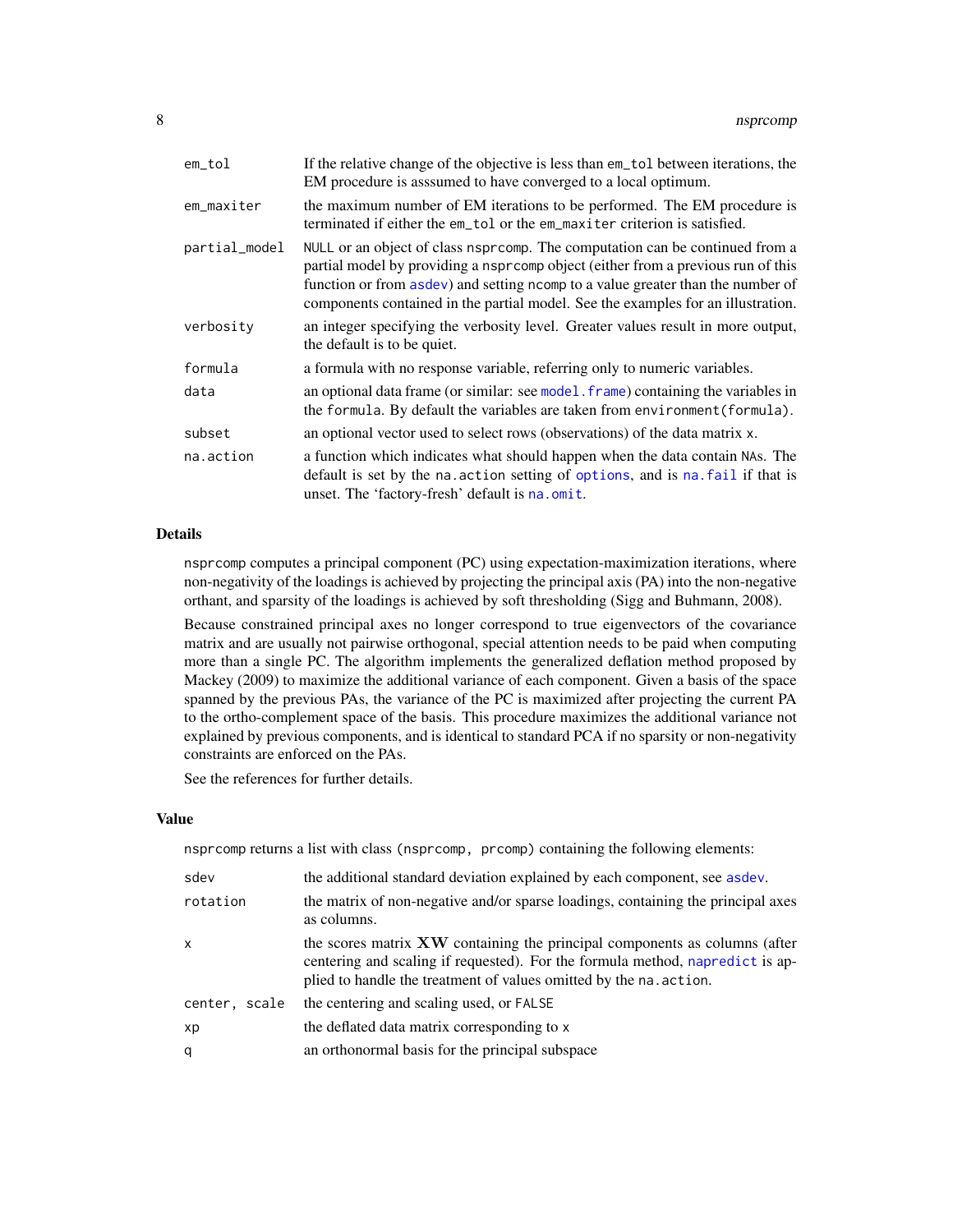#### <span id="page-8-0"></span>nsprcomp 99 and 200 million of the state of the state of the state of the state of the state of the state of the state of the state of the state of the state of the state of the state of the state of the state of the state

#### **Note**

The PCA terminology is not consistent across the literature. Given a zero mean data matrix  $X$ (with observations as rows) and a basis  $W$  of the principal subspace, we define the scores matrix as  $Z = XW$  which contains the principal components as its columns. The columns of the pseudorotation matrix  $W$  are called the principal axes, and the elements of  $W$  are called the loadings.

Deflating the data matrix accumulates numerical errors over successive PCs.

#### References

Sigg, C. D. and Buhmann, J. M. (2008) Expectation-Maximization for Sparse and Non-Negative PCA. In *Proceedings of the 25th International Conference on Machine Learning* (pp. 960–967).

Mackey, L. (2009) Deflation Methods for Sparse PCA. In *Advances in Neural Information Processing Systems* (pp. 1017–1024).

#### See Also

[asdev](#page-1-1), [peav](#page-9-1), [prcomp](#page-0-0), [scale](#page-0-0)

#### Examples

```
if (requireNamespace("MASS", quietly = TRUE)) withAutoprint({
 set.seed(1)
 # Regular PCA, with the tolerance set to return five PCs
 prcomp(MASS::Boston, tol = 0.36, scale. = TRUE)
 # Sparse PCA with different cardinalities per component. The number of components
 # is derived from the length of vector k.
 nsprcomp(MASS::Boston, k = c(13, 7, 5, 5, 5), scale. = TRUE)
 # Non-negative sparse PCA with four components. Note that the principal axes
 # naturally have a high degree of orthogonality, because each component
 # maximizes the additional variance not already explained.
 set.seed(1)
 nsprcomp(MASS::Boston, k = c(7, 5, 2, 2), nneg = TRUE, scale. = TRUE)
 # The optimization can get stuck in local optima. Increase the number of
 # random restarts or the number of power iterations to likely obtain decreasing
 # standard deviations.
 set.seed(1)
 (nspc \leq nsprcomp(MASS::Boston, k = c(7, 5, 2, 2), nneg = TRUE, scale. = TRUE,
                   nrestart = 10, em_tol = 1e-4, verbosity = 1))
 # continue the computation of components from a partial model
 nsprcomp(MASS::Boston, k = 3, ncomp = 5, nneg = TRUE, scale. = TRUE, partial_model = nspc)
 # The reconstruction error for each sample can be influenced using the
 # weighting vector omega. To reconstruct the data, the generalized
 # inverse of the pseudo-rotation matrix has to be used, because the constrained
 # principal axes are in general not pairwise orthogonal.
```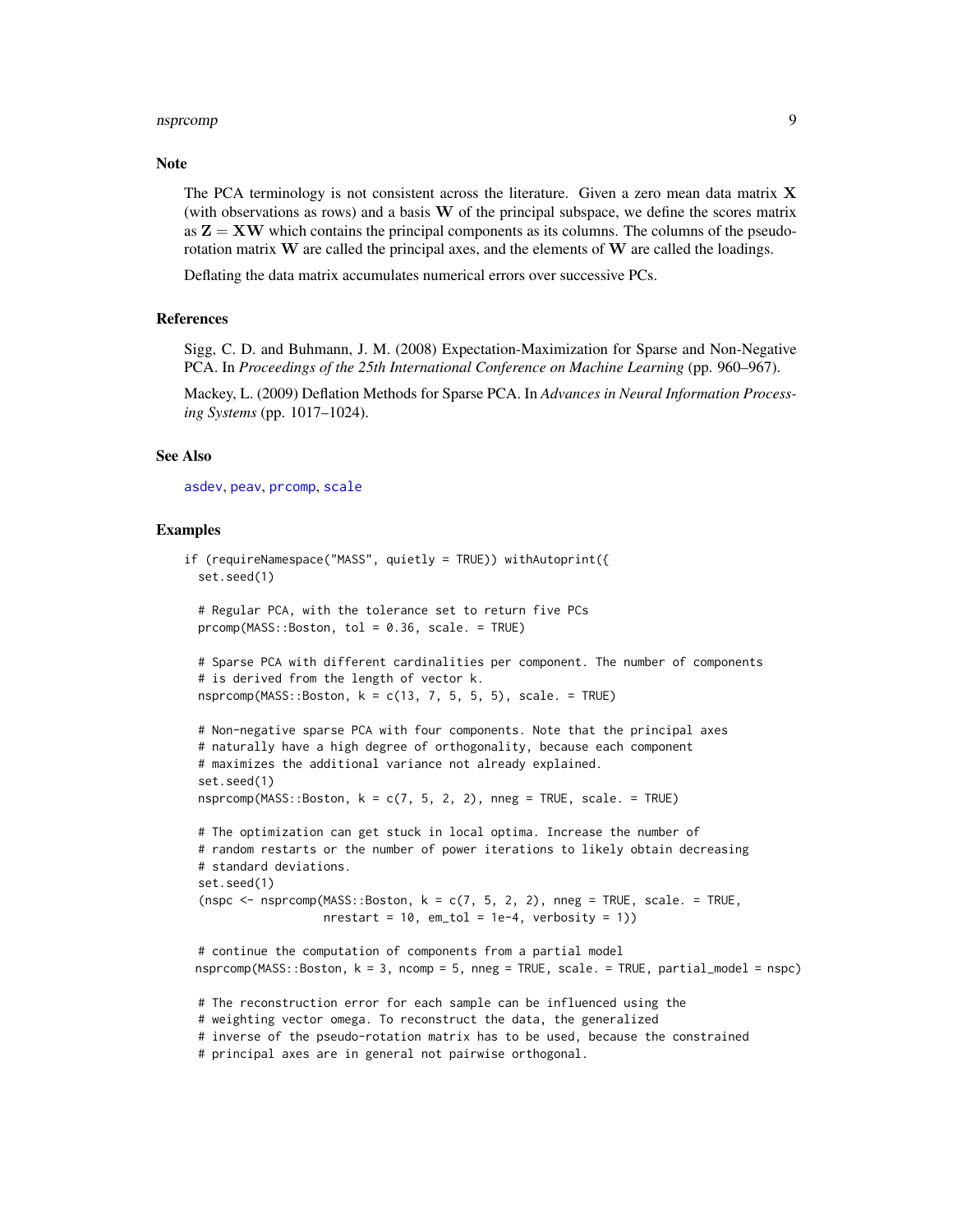```
set.seed(1)
  X \leftarrow matrix(runif(5*10), 5)nspc \leq nsprcomp(X, omega = c(5, 1, 1, 1, 5), ncomp = 2, nneg = TRUE)
  X_hat <- predict(nspc)%*%MASS::ginv(nspc$rotation) + matrix(1,5,1)%*%nspc$center
  rowSums((X - X_{hat})<sup>2</sup>)
})
```
#### <span id="page-9-1"></span>peav *Percentage Explained Additional Variance*

#### Description

peav computes the percentage of the explained \_additional\_ variance of each principal component, taking into account the possible non-orthogonality of the pseudo-rotation matrix W.

#### Usage

 $peav(x, w, center = TRUE, scale. = FALSE)$ 

#### Arguments

| x      | a numeric data matrix with the observations as rows                                                                                                                                                                                                                                                         |
|--------|-------------------------------------------------------------------------------------------------------------------------------------------------------------------------------------------------------------------------------------------------------------------------------------------------------------|
| w      | a numeric data matrix with the principal axes as columns                                                                                                                                                                                                                                                    |
| center | a logical value indicating whether the empirical mean of x should be subtracted.<br>Alternatively, a vector of length equal to the number of columns of x can be<br>supplied. The value is passed to scale.                                                                                                 |
| scale. | a logical value indicating whether the columns of x should be scaled to have unit<br>variance before the analysis takes place. The default is FALSE for consistency<br>with prcomp. Alternatively, a vector of length equal to the number of columns<br>of x can be supplied. The value is passed to scale. |

#### Details

The explained additional variance is computed using [asdev](#page-1-1) and divided by the total variance of the data to obtain percentages. sum(peav(x, w)) is equal to one if W is an orthonormal basis, e.g. the rotation matrix of a standard PCA.

peav is useful to compare the solutions of various constrained PCA methods w.r.t. standard PCA.

#### Note

The method produces different results than the "percentage explained variance" (pev) computed by the spca function from the elasticnet package.

#### See Also

[asdev](#page-1-1), [scale](#page-0-0)